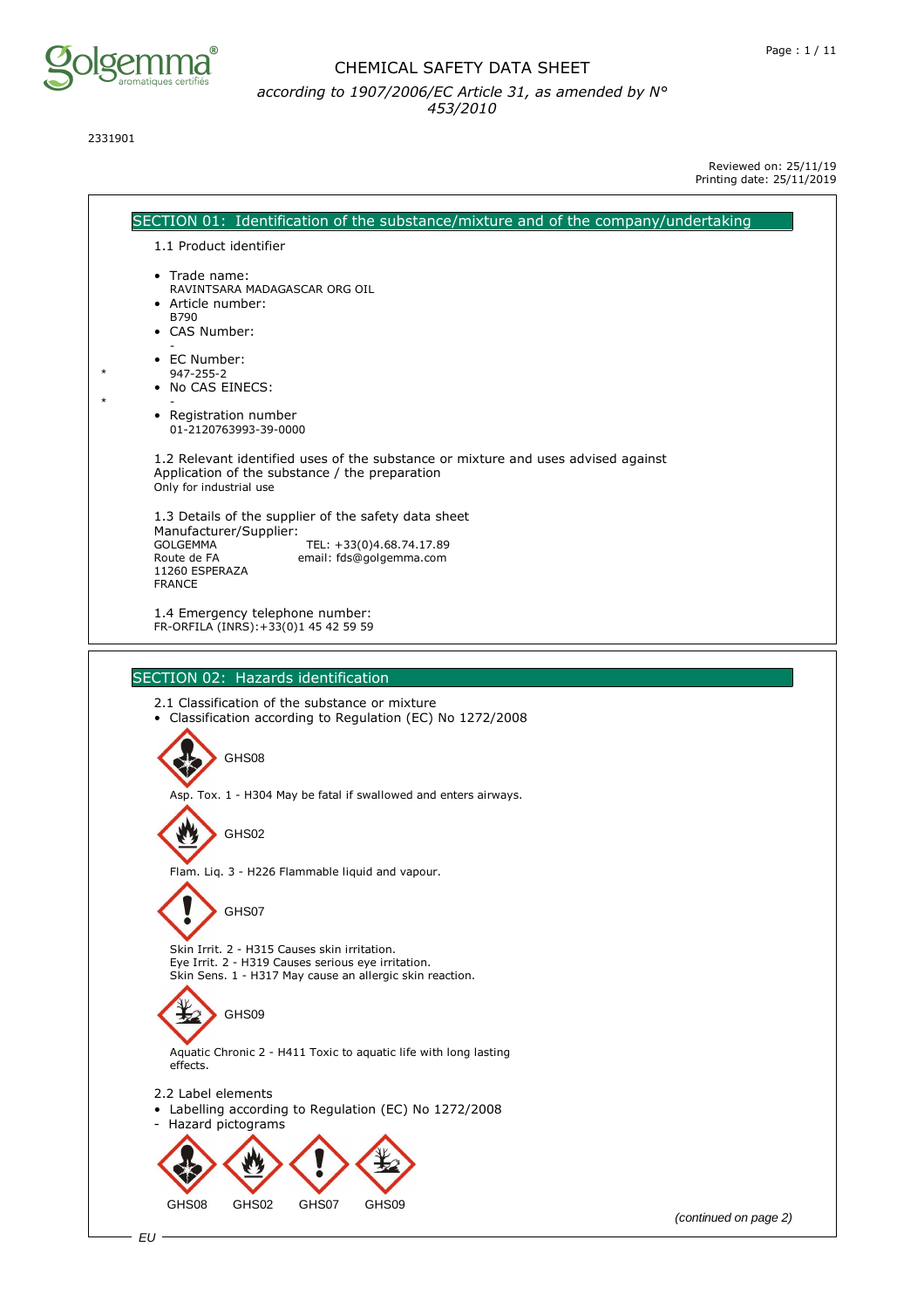

2331901

Reviewed on: 25/11/19

|                           |  | Reviewed OII: 23/11/19 |
|---------------------------|--|------------------------|
| Printing date: 25/11/2019 |  |                        |

| <b>PRODUCT:</b>                                                                                              | <b>RAVINTSARA MADAGASCAR ORG OIL</b>                                                                                                                                                                                                                                                                                                                                                                                                                                                                                                                                                                                                                                                      |                       |
|--------------------------------------------------------------------------------------------------------------|-------------------------------------------------------------------------------------------------------------------------------------------------------------------------------------------------------------------------------------------------------------------------------------------------------------------------------------------------------------------------------------------------------------------------------------------------------------------------------------------------------------------------------------------------------------------------------------------------------------------------------------------------------------------------------------------|-----------------------|
|                                                                                                              |                                                                                                                                                                                                                                                                                                                                                                                                                                                                                                                                                                                                                                                                                           | (continued of page 1) |
| - Signal word<br>Danger<br>- Hazard statements<br>H315 Causes skin irritation.<br>- Precautionary statements | H304 May be fatal if swallowed and enters airways.<br>H226 Flammable liquid and vapour.<br>H319 Causes serious eye irritation.<br>H317 May cause an allergic skin reaction.<br>H411 Toxic to aquatic life with long lasting effects.<br>P210 Keep away from heat, hot surfaces, sparks, open flames and other ignition sources. No smoking.<br>P233 Keep container tightly closed.<br>P240 Ground and bond container and receiving equipment.<br>P301+P310 IF SWALLOWED: Immediately call a POISON CENTER/ doctor.<br>P403+P235 Store in a well-ventilated place. Keep cool.<br>P501 Dispose of contents/container in accordance with local/regional/ national/international regulations. |                       |
| 2.3 Other hazards<br>$-$ PBT:<br>Not applicable.<br>- vPvB:<br>Not applicable.                               | • Results of PBT and vPvB assessment                                                                                                                                                                                                                                                                                                                                                                                                                                                                                                                                                                                                                                                      |                       |
|                                                                                                              |                                                                                                                                                                                                                                                                                                                                                                                                                                                                                                                                                                                                                                                                                           |                       |
|                                                                                                              | SECTION 03: Composition/information on ingredients                                                                                                                                                                                                                                                                                                                                                                                                                                                                                                                                                                                                                                        |                       |
| CAS No.                                                                                                      | 3.1 Chemical characterization: Substances<br><b>Description</b><br>Cinnamomum camphora (L.) J.Presl                                                                                                                                                                                                                                                                                                                                                                                                                                                                                                                                                                                       |                       |
| • Identification number(s)<br>• EC number:<br>947-255-2                                                      |                                                                                                                                                                                                                                                                                                                                                                                                                                                                                                                                                                                                                                                                                           |                       |
| • Dangerous components:                                                                                      |                                                                                                                                                                                                                                                                                                                                                                                                                                                                                                                                                                                                                                                                                           |                       |
| <b>CAS Number</b>                                                                                            |                                                                                                                                                                                                                                                                                                                                                                                                                                                                                                                                                                                                                                                                                           | %                     |
| 470-82-6                                                                                                     | Eucalyptol                                                                                                                                                                                                                                                                                                                                                                                                                                                                                                                                                                                                                                                                                | 50,001-100            |
|                                                                                                              | EC number: 207-431-5                                                                                                                                                                                                                                                                                                                                                                                                                                                                                                                                                                                                                                                                      |                       |
|                                                                                                              | $\circledast$ Flam. Liq. 3 - H226; $\circledast$ Skin Sens.                                                                                                                                                                                                                                                                                                                                                                                                                                                                                                                                                                                                                               |                       |
|                                                                                                              | 1B - H317                                                                                                                                                                                                                                                                                                                                                                                                                                                                                                                                                                                                                                                                                 |                       |
| 3387-41-5                                                                                                    | sabinene                                                                                                                                                                                                                                                                                                                                                                                                                                                                                                                                                                                                                                                                                  | 10,001-20,00          |
|                                                                                                              | EC number: 222-212-4                                                                                                                                                                                                                                                                                                                                                                                                                                                                                                                                                                                                                                                                      |                       |
|                                                                                                              | $\Diamond$ Acute Tox. 4 - H302                                                                                                                                                                                                                                                                                                                                                                                                                                                                                                                                                                                                                                                            |                       |
| $98 - 55 - 5$                                                                                                | p-menth-1-en-8-ol                                                                                                                                                                                                                                                                                                                                                                                                                                                                                                                                                                                                                                                                         | 10,001-20,00          |
|                                                                                                              | EC number: 202-680-6                                                                                                                                                                                                                                                                                                                                                                                                                                                                                                                                                                                                                                                                      |                       |
|                                                                                                              | $\Diamond$ Skin Irrit. 2 - H315, Eye Irrit. 2 -                                                                                                                                                                                                                                                                                                                                                                                                                                                                                                                                                                                                                                           |                       |
|                                                                                                              | H319                                                                                                                                                                                                                                                                                                                                                                                                                                                                                                                                                                                                                                                                                      |                       |
| 80-56-8                                                                                                      | $pin-2(3)$ -ene                                                                                                                                                                                                                                                                                                                                                                                                                                                                                                                                                                                                                                                                           | 5,001-10,00           |
|                                                                                                              | EC number: 201-291-9                                                                                                                                                                                                                                                                                                                                                                                                                                                                                                                                                                                                                                                                      |                       |
|                                                                                                              | $\leftrightarrow$ Asp. Tox. 1 - H304; $\leftrightarrow$ Flam. Liq. 3                                                                                                                                                                                                                                                                                                                                                                                                                                                                                                                                                                                                                      |                       |
|                                                                                                              | - H226; $\overline{\diamond}$ Acute Tox. 4 - H302, Skin                                                                                                                                                                                                                                                                                                                                                                                                                                                                                                                                                                                                                                   |                       |
|                                                                                                              | Irrit. 2 - H315, Skin Sens. 1B - H317                                                                                                                                                                                                                                                                                                                                                                                                                                                                                                                                                                                                                                                     |                       |
| 127-91-3                                                                                                     | beta-Pinene                                                                                                                                                                                                                                                                                                                                                                                                                                                                                                                                                                                                                                                                               | 5,001-10,00           |
|                                                                                                              | EC number: 204-872-5                                                                                                                                                                                                                                                                                                                                                                                                                                                                                                                                                                                                                                                                      |                       |
|                                                                                                              | $\iff$ Asp. Tox. 1 - H304; $\iff$ Flam. Liq. 3                                                                                                                                                                                                                                                                                                                                                                                                                                                                                                                                                                                                                                            |                       |
|                                                                                                              | - H226; <sup>1</sup> Skin Irrit. 2 - H315, Skin                                                                                                                                                                                                                                                                                                                                                                                                                                                                                                                                                                                                                                           |                       |
|                                                                                                              | Sens. 1B - H317                                                                                                                                                                                                                                                                                                                                                                                                                                                                                                                                                                                                                                                                           |                       |
| 562-74-3                                                                                                     | 4-Carvomenthenol                                                                                                                                                                                                                                                                                                                                                                                                                                                                                                                                                                                                                                                                          | 1,001-5,00            |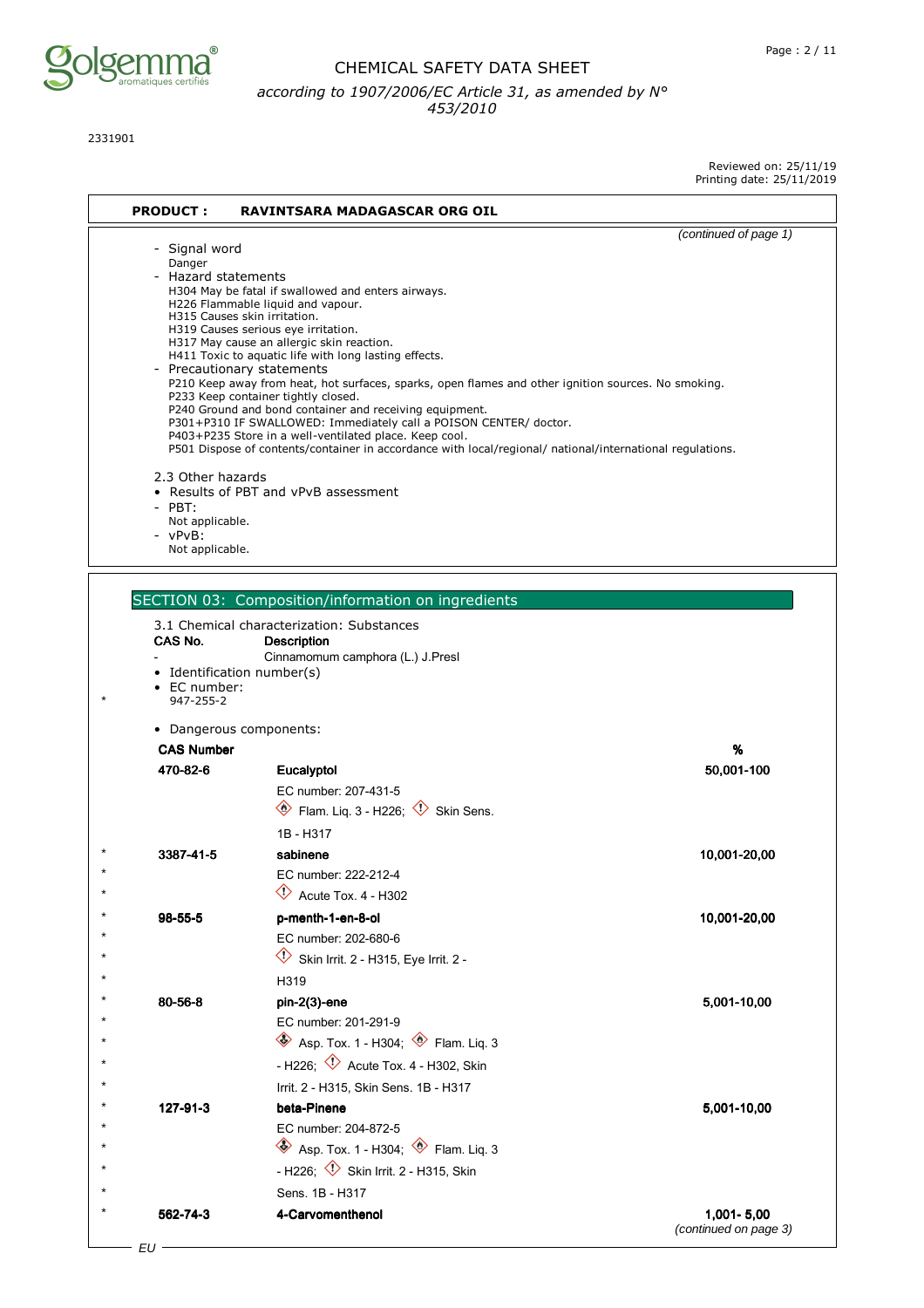

2331901

Reviewed on: 25/11/19 Printing date: 25/11/2019

| <b>PRODUCT:</b> | RAVINTSARA MADAGASCAR ORG OIL                                                                  |                       |
|-----------------|------------------------------------------------------------------------------------------------|-----------------------|
|                 |                                                                                                | (continued of page 2) |
|                 | EC number: 209-235-5                                                                           |                       |
|                 | $\Diamond$ Acute Tox. 4 - H302, Skin Irrit. 2 -                                                |                       |
|                 | H315, Eye Irrit. 2 - H319                                                                      |                       |
| 76-22-2         | 1,7,7-Trimethylbicyclo[2.2.1]heptan-2-one                                                      | 1,001-5,00            |
|                 | EC number: 200-945-0                                                                           |                       |
|                 | Flam. Sol. 2 - H228; $\Diamond$ Acute Tox.                                                     |                       |
|                 | 4 - H302, Acute Tox. 4 - H332; STOT SE                                                         |                       |
|                 | 2 - H371                                                                                       |                       |
| 123-35-3        | <b>Myrcene</b>                                                                                 | 1,001-5,00            |
|                 | EC number: 204-622-5                                                                           |                       |
|                 | $\circledast$ Asp. Tox. 1 - H304; $\circledast$ Flam. Liq. 3                                   |                       |
|                 | - H226; $\overline{\diamond}$ Skin Irrit. 2 - H315, Eye                                        |                       |
|                 | Irrit. 2 - H319                                                                                |                       |
| 87-44-5         | beta-Caryophyllene                                                                             | 1,001-5,00            |
|                 | EC number: 201-746-1                                                                           |                       |
|                 | $\otimes$ Asp. Tox. 1 - H304; $\otimes$ Skin Sens.                                             |                       |
|                 | 1B - H317                                                                                      |                       |
| 7212-44-4       | Nerolidol (isomer unspecified)                                                                 | 1,001-5,00            |
|                 | EC number: 230-597-5                                                                           |                       |
|                 | Skin Sens. 1B - H317; $\quadotimes$ Aquatic<br>$\diamondsuit$                                  |                       |
|                 | Acute 1 - H400, Aquatic Chronic 1 - H410                                                       |                       |
| 99-86-5         | p-mentha-1,3-diene                                                                             | 1,001-5,00            |
|                 | EC number: 202-795-1                                                                           |                       |
|                 | $\quad \bullet$ Asp. Tox. 1 - H304; $\quad \bullet$ Flam. Liq. 3                               |                       |
|                 | - H226; $\Diamond$ Acute Tox. 4 - H302; $\Diamond$                                             |                       |
|                 | Aquatic Chronic 2 - H411                                                                       |                       |
| 586-62-9        | Terpinolene                                                                                    | 1,001-5,00            |
|                 | EC number: 209-578-0<br>$\quad \circledast$ Asp. Tox. 1 - H304; $\quad \circledast$ Skin Sens. |                       |
|                 | 1B - H317; <b>Aquatic Acute 1 - H400</b> ,                                                     |                       |
|                 |                                                                                                |                       |
|                 | Aquatic Chronic 1 - H410                                                                       |                       |
| 99-87-6         | p-cymene<br>EC number: 202-796-7                                                               | 1,001-5,00            |
|                 | $\bullet$ Asp. Tox. 1 - H304; $\bullet$ Flam. Liq. 3                                           |                       |
|                 | - H226; $\leftrightarrow$ Aquatic Chronic 2 - H411                                             |                       |
| 5989-27-5       | d-limonene                                                                                     |                       |
|                 | EC number: 227-813-5                                                                           | 1,001-5,00            |
|                 | Asp. Tox. 1 - H304; <sup>1</sup> Flam. Liq. 3                                                  |                       |
|                 | - H226; <sup><math>\Diamond</math></sup> Skin Irrit. 2 - H315, Skin                            |                       |
|                 | Sens. 1B - H317; $\quad \Leftrightarrow$ Aquatic Acute 1 -                                     |                       |
|                 | H400; Aquatic Chronic 3 - H412                                                                 |                       |
| 79-92-5         |                                                                                                |                       |
|                 | camphene<br>EC number: 201-234-8                                                               | $0,101-1,00$          |
|                 | Flam. Sol. 1 - H228; Aquatic                                                                   |                       |
|                 | Acute 1 - H400, Aquatic Chronic 1 - H410                                                       |                       |
| 1139-30-6       | Caryophyllene oxide                                                                            | $0,101-1,00$          |
|                 |                                                                                                | (continued on page 4) |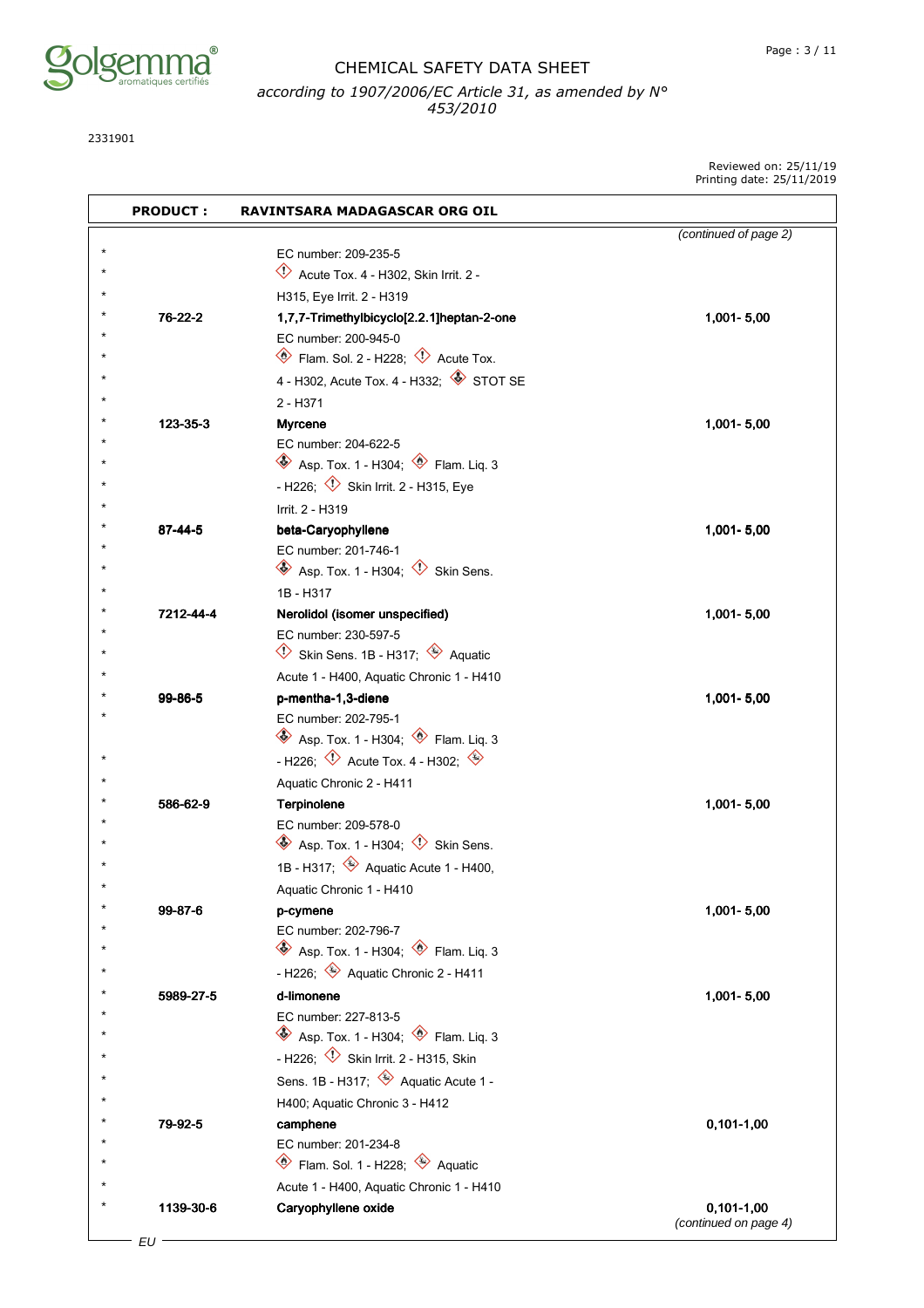

2331901

Reviewed on: 25/11/19 Printing date: 25/11/2019

|            | <b>PRODUCT:</b> | <b>RAVINTSARA MADAGASCAR ORG OIL</b>                                          |                       |
|------------|-----------------|-------------------------------------------------------------------------------|-----------------------|
|            |                 |                                                                               | (continued of page 3) |
| $\star$    |                 | EC number: 214-519-7                                                          |                       |
| $\star$    |                 | $\Leftrightarrow$<br>Aquatic Chronic 2 - H411                                 |                       |
| *          | 106-24-1        | Geraniol                                                                      | $0,101-1,00$          |
|            |                 | EC number: 203-377-1                                                          |                       |
|            |                 | Eye Dam. 1 - H318; $\overline{\mathbb{Q}}$ Skin Irrit. 2<br>$\Leftrightarrow$ |                       |
| $^{\star}$ |                 | - H315, Skin Sens. 1B - H317                                                  |                       |
|            | 78-70-6         | Linalool                                                                      | $0,101-1,00$          |
|            |                 | EC number: 201-134-4                                                          |                       |
|            |                 | ◇<br>Skin Irrit. 2 - H315, Eye Irrit. 2 -                                     |                       |
| $^{\star}$ |                 | H319, Skin Sens. 1B - H317                                                    |                       |
|            | 106-25-2        | Nerol                                                                         | $0,101-1,00$          |
|            |                 | EC number: 203-378-7                                                          |                       |
|            |                 | Skin Irrit. 2 - H315, Eye Irrit. 2 -                                          |                       |
|            |                 | H319, Skin Sens. 1B - H317                                                    |                       |

#### SECTION 04: First aid measures

- 4.1 Description of first aid measures
- General information:
- Seek immediate medical advice.
- After inhalation: Supply fresh air and to be sure call for a doctor.
- After skin contact: If skin irritation continues, consult a doctor.
- Immediately wash with water and soap and rinse thoroughly. • After eye contact:
- Rinse opened eye for several minutes under running water. If symptoms persist, consult a doctor.
- After swallowing:
- Seek immediate medical advice.
- Information for doctor:

4.2 Most important symptoms and effects, both acute and delayed No further relevant information available.

4.3 Indication of any immediate medical attention and special treatment needed No further relevant information available.

#### SECTION 05: Firefighting measures

- 5.1 Extinguishing media
- Suitable extinguishing agents: CO2, sand, extinguishing powder. Do not use water. Use fire extinguishing methods suitable to surrounding conditions.
- For safety reasons unsuitable extinguishing agents: Water with full jet

5.2 Special hazards arising from the substance or mixture Formation of toxic gases is possible during heating or in case of fire.

- 5.3 Advice for firefighters
- Protective equipment:
	- Do not inhale explosion gases or combustion gases.
- Additional information Cool endangered receptacles with water spray.

(continued on page 5)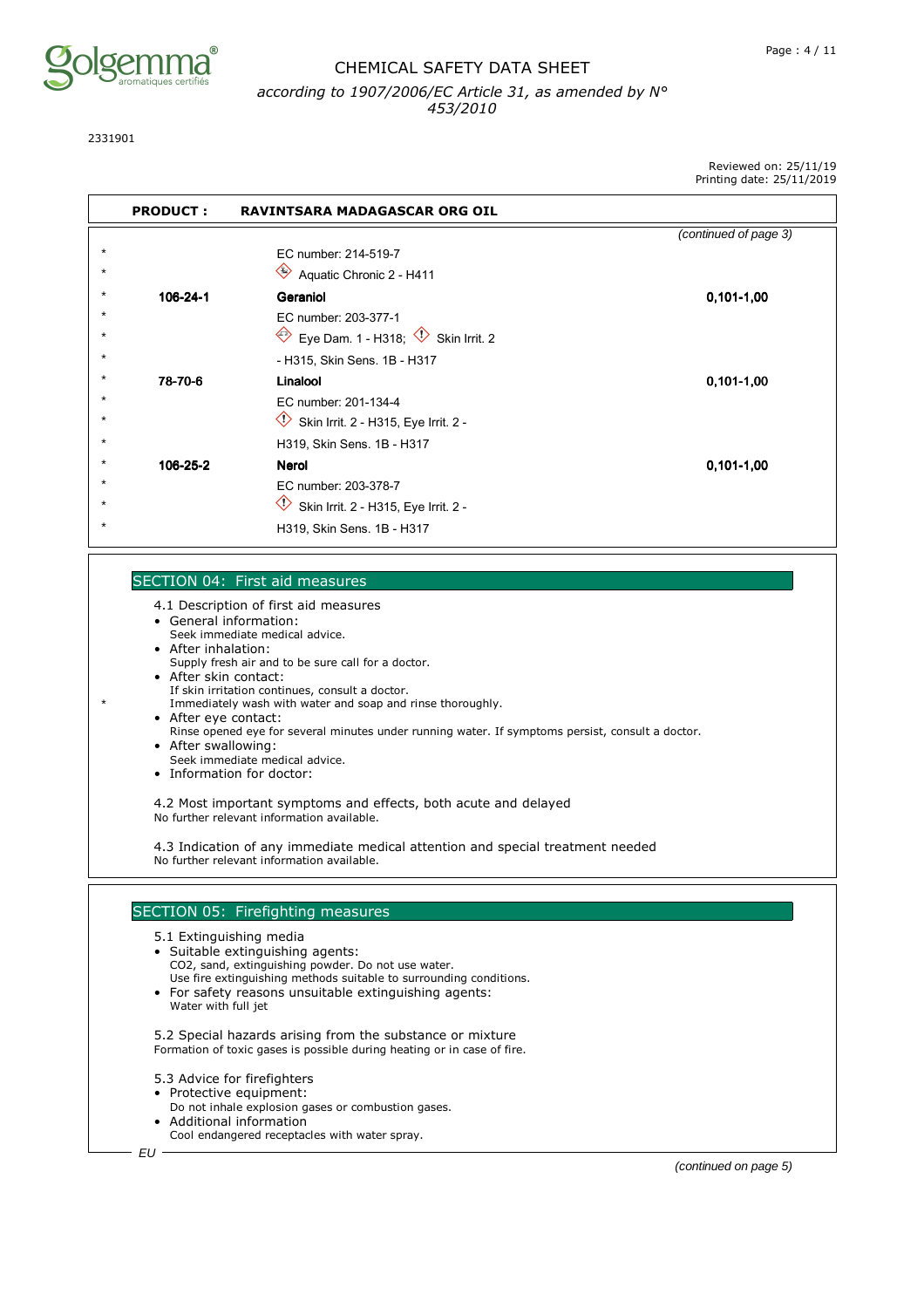

2331901

Reviewed on: 25/11/19

| Printing date: 25/11/2019 |  |
|---------------------------|--|
|---------------------------|--|

|                       |                                                                                                                                                          | <b>Filliting uate. ZJ/II/ZUIJ</b> |
|-----------------------|----------------------------------------------------------------------------------------------------------------------------------------------------------|-----------------------------------|
| <b>PRODUCT:</b>       | <b>RAVINTSARA MADAGASCAR ORG OIL</b>                                                                                                                     |                                   |
|                       |                                                                                                                                                          |                                   |
|                       | SECTION 06: Accidental release measures                                                                                                                  | (continued of page 4)             |
|                       |                                                                                                                                                          |                                   |
|                       | 6.1 Personal precautions, protective equipment and emergency procedures                                                                                  |                                   |
|                       | Wear protective equipment. Keep unprotected persons away.<br>Ensure adequate ventilation                                                                 |                                   |
|                       | Keep away from ignition sources.                                                                                                                         |                                   |
|                       |                                                                                                                                                          |                                   |
|                       | 6.2 Environmental precautions:                                                                                                                           |                                   |
|                       | Do not allow product to reach sewage system or any water course.<br>Inform respective authorities in case of seepage into water course or sewage system. |                                   |
|                       |                                                                                                                                                          |                                   |
|                       | 6.3 Methods and material for containment and cleaning up:                                                                                                |                                   |
|                       | Dispose contaminated material as waste according to item 13.                                                                                             |                                   |
|                       | 6.4 Reference to other sections                                                                                                                          |                                   |
|                       | See Section 7 for information on safe handling.                                                                                                          |                                   |
|                       | See Section 8 for information on personal protection equipment.                                                                                          |                                   |
|                       | See Section 13 for disposal information.                                                                                                                 |                                   |
|                       |                                                                                                                                                          |                                   |
|                       |                                                                                                                                                          |                                   |
|                       | SECTION 07: Handling and storage                                                                                                                         |                                   |
| • Handling:           |                                                                                                                                                          |                                   |
|                       | 7.1 Precautions for safe handling                                                                                                                        |                                   |
|                       | Keep receptacles tightly sealed.<br>Keep away from heat and direct sunlight.                                                                             |                                   |
|                       | Ensure good ventilation/exhaustion at the workplace.                                                                                                     |                                   |
|                       | Handle with care. Avoid jolting, friction and impact.                                                                                                    |                                   |
|                       | • Information about fire - and explosion protection:<br>Keep ignition sources away - Do not smoke.                                                       |                                   |
|                       | Protect against electrostatic charges.                                                                                                                   |                                   |
|                       |                                                                                                                                                          |                                   |
|                       | 7.2 Conditions for safe storage, including any incompatibilities                                                                                         |                                   |
| · Storage:            |                                                                                                                                                          |                                   |
|                       | • Requirements to be met by storerooms and receptacles:<br>Store only in the original receptacle.                                                        |                                   |
|                       | Prevent any seepage into the ground.                                                                                                                     |                                   |
|                       | Use only receptacles specifically permitted for this substance/ product.                                                                                 |                                   |
|                       | • Further information about storage conditions:<br>Keep container tightly sealed.                                                                        |                                   |
|                       | Protect from heat and direct sunlight.                                                                                                                   |                                   |
|                       | Store receptacle in a well ventilated area.                                                                                                              |                                   |
|                       | 7.3 Specific end use(s)                                                                                                                                  |                                   |
|                       | No further relevant information available.                                                                                                               |                                   |
|                       |                                                                                                                                                          |                                   |
|                       |                                                                                                                                                          |                                   |
|                       | SECTION 08: Exposure controls/personal protection                                                                                                        |                                   |
|                       |                                                                                                                                                          |                                   |
|                       | 8.1 Control parameters                                                                                                                                   |                                   |
|                       | • Ingredients with limit values that require monitoring at the workplace:                                                                                |                                   |
| Not required.         |                                                                                                                                                          |                                   |
| CAS No.               | Designation of material<br>%                                                                                                                             | <b>Type</b> Value Unit            |
| Not required.         | • Additional information:                                                                                                                                |                                   |
|                       | The lists valid during the making were used as basis.                                                                                                    |                                   |
|                       |                                                                                                                                                          |                                   |
| 8.2 Exposure controls |                                                                                                                                                          |                                   |
|                       | • Personal protective equipment:                                                                                                                         |                                   |
|                       | • General protective and hygienic measures:<br>The usual precautionary measures are to be adhered to when handling chemicals.                            |                                   |
|                       | Keep away from foodstuffs, beverages and feed.                                                                                                           |                                   |
|                       | Wash hands before breaks and at the end of work.                                                                                                         |                                   |
|                       | Avoid contact with the eyes.<br>• Respiratory protection: Use suitable respiratory protective device in case of insufficient ventilation.                |                                   |
|                       |                                                                                                                                                          | (continued on page 6)             |
| EU                    |                                                                                                                                                          |                                   |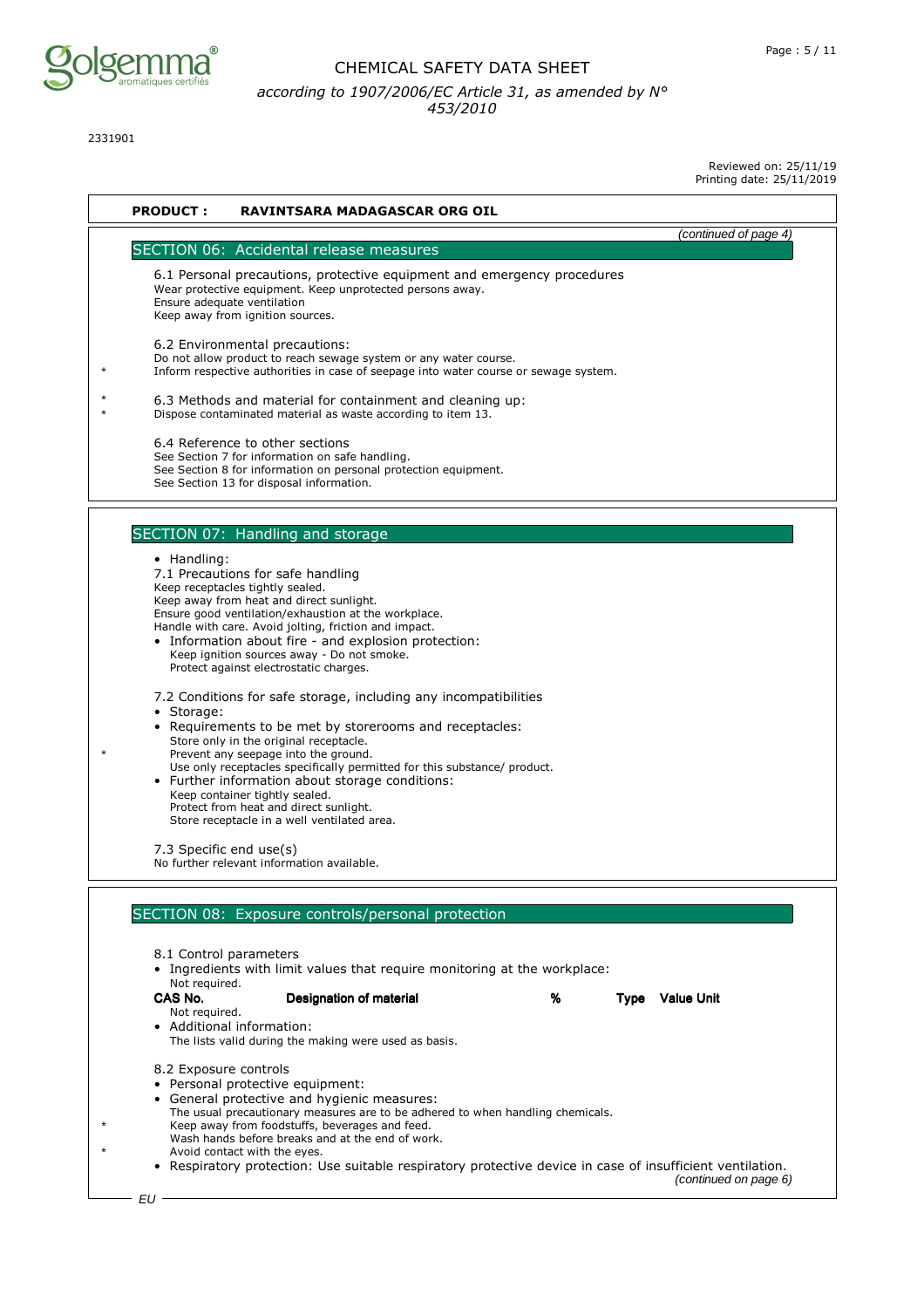

2331901

Reviewed on: 25/11/19 Printing date: 25/11/2019

#### **PRODUCT : RAVINTSARA MADAGASCAR ORG OIL**

(continued of page 5) • Protection of hands: Protective gloves The glove material has to be impermeable and resistant to the product/ the substance/ the preparation. Due to missing tests no recommendation to the glove material can be given for the product/ the preparation/ the chemical mixture. Selection of the glove material on consideration of the penetration times, rates of diffusion and the degradation • Material of gloves

The selection of the suitable gloves does not only depend on the material, but also on further marks of quality and varies from manufacturer to manufacturer.

• Penetration time of glove material The exact break through time has to be found out by the manufacturer of the protective gloves and has to be observed.

• Eye protection: Safety glasses

| <b>General Information</b>               |                                            |  |
|------------------------------------------|--------------------------------------------|--|
| Appearance:                              |                                            |  |
| Form:                                    | fluid                                      |  |
| Colour:                                  | colourless to light yellow                 |  |
| Odour:                                   | spicy                                      |  |
| Odour threshold:                         | Not determined                             |  |
| Change in condition                      |                                            |  |
| Melting point/freezing point:            | $-20.0 °C$                                 |  |
| Initial boiling point and boiling range: | $178.00 -$<br>179.00 °C                    |  |
| Flash point:                             | 49,0 °C<br>NFT 60-103 CC                   |  |
| Flammability (solid, gas):               | Not determined.                            |  |
| Auto-ignition temperature:               | Not determined.                            |  |
| <b>Explosive properties:</b>             | Not determined.                            |  |
| Vapour pressure:                         | Not determined                             |  |
| Density:                                 | Not determined.                            |  |
| <b>Relative density:</b>                 | 0,9000 0,920 D20/20                        |  |
| Solubility in / Miscibility with         |                                            |  |
| water:                                   | Not determined                             |  |
| Partition coefficient: n-octanol/water:  | Not determined.                            |  |
| 9.2 Other information                    | No further relevant information available. |  |

#### SECTION 10: Stability and reactivity

10.1 Reactivity No further relevant information available.

10.2 Chemical stability Thermal decomposition / conditions to be avoided: Not determined.

10.3 Possibility of hazardous reactions No dangerous reactions known.

10.4 Conditions to avoid No further relevant information available.

10.5 Incompatible materials: No further relevant information available.

10.6 Hazardous decomposition products: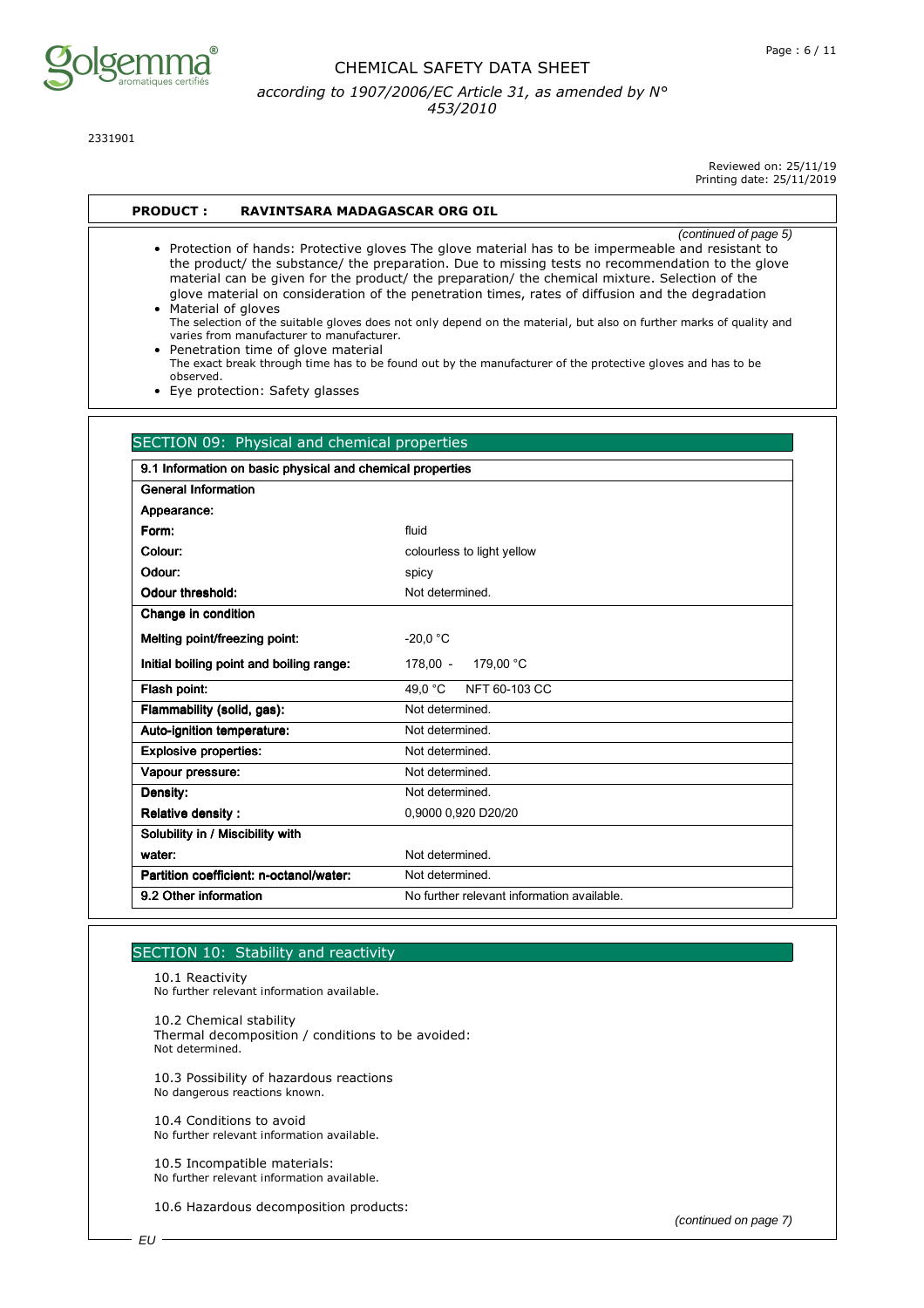

2331901

| <b>PRODUCT:</b>             | RAVINTSARA MADAGASCAR ORG OIL                                                                                                                                                                                           |                       |
|-----------------------------|-------------------------------------------------------------------------------------------------------------------------------------------------------------------------------------------------------------------------|-----------------------|
| Not determined.             |                                                                                                                                                                                                                         | (continued of page 6) |
|                             | SECTION 11: Toxicological information                                                                                                                                                                                   |                       |
|                             | 11.1 Information on toxicological effects                                                                                                                                                                               |                       |
| • Acute toxicity            |                                                                                                                                                                                                                         |                       |
|                             | • LD/LC50 values relevant for classification:                                                                                                                                                                           | <b>ISO LD/LC</b>      |
|                             | Cinnamomum camphora (L.) J.Presl                                                                                                                                                                                        |                       |
|                             | Oral, LD50: 5100 mg/kg (rat) (Readcross - 1971)                                                                                                                                                                         |                       |
| 470-82-6                    | Eucalyptol<br>Oral, LD50: 3849 mg/kg (mouse) (Jiao Xu, 2014)                                                                                                                                                            |                       |
| 98-55-5                     | p-menth-1-en-8-ol                                                                                                                                                                                                       |                       |
| 76-22-2                     | Oral, LD50: 4300 mg/kg (rat)<br>1,7,7-Trimethylbicyclo[2.2.1]heptan-2-one                                                                                                                                               |                       |
|                             | Oral, LD50: >5000 mg/kg (rat) (Opdyke 1978)<br>Dermal, LD50: >1000 mg/kg (mouse) (NTP 1998)                                                                                                                             |                       |
| 87-44-5                     | beta-Caryophyllene<br>Oral, LD50: > 5000 mg/kg (rat) (Hart and Wong 1971)                                                                                                                                               |                       |
| 7212-44-4                   | Nerolidol (isomer unspecified)<br>Oral, LD50: >5000 mg/kg (rat) (RIFM 1973)<br>Oral, LD50: 9626 mg/kg (mouse) (RIFM 1967)<br>Dermal, LD50: >5000 mg/kg (Rabbit) (RIFM 1973)                                             |                       |
| 5989-27-5                   | $(R)-p$ -mentha-1,8-diene<br>Oral, LD50: 4400 mg/kg (rat)                                                                                                                                                               |                       |
| 79-92-5                     | camphene<br>Oral, LD50: 5000 mg/kg (rat)<br>Dermal, LD50: 2500 mg/kg (Rabbit)                                                                                                                                           |                       |
| 1139-30-6                   | Caryophyllene oxide<br>Oral, LD50: >5000 mg/kg (rat) (Moreno 1978)                                                                                                                                                      |                       |
| 78-70-6                     | Linalool<br>Oral, LD50: 2790 mg/kg (rat)<br>Dermal, LD50: 5610 mg/kg (Rabbit)<br>• Primary irritant effect:<br>• Skin corrosion/irritation<br>Irritant to skin and mucous membranes.<br>• Serious eye damage/irritation |                       |
|                             | 7212-44-4 Nerolidol (isomer unspecified)<br>Irritation of eyes, OECD 405 DRAIZE: NOT CLASSIFIED (Rabbit) (RIFM                                                                                                          |                       |
| 1967)<br>Irritating effect. | • Respiratory or skin sensitisation<br>Sensitization possible through skin contact.<br>• Subacute to chronic toxicity:                                                                                                  |                       |
| 76-22-2                     | 1.7.7-Trimethylbicyclo[2.2.1]heptan-2-one<br>Oral, NOAEL: >800 mg/kg (rat) (fetal toxicity GD 6 to 15, NTP 1992)                                                                                                        |                       |
| 87-44-5                     | beta-Caryophyllene<br>Oral, NOAEL: 700 mg/kg (rat) (90 days Schmitt 2016)<br>Germ cell mutagenicity                                                                                                                     |                       |
| 2017)                       | Cinnamomum camphora (L.) J.Presl<br>OECD 471 AMES: NEGATIVE (in vitro) (OECD Guideline 471 under GLP -                                                                                                                  |                       |
| 470-82-6                    | Eucalyptol<br>OECD 471 AMES: NEGATIVE (in vitro) (Haworth, 1983)                                                                                                                                                        |                       |
| 76-22-2                     | 1,7,7-Trimethylbicyclo[2.2.1]heptan-2-one<br>OECD 471 AMES: NEGATIVE (in vitro) (Anderson and Styles 1978)                                                                                                              |                       |
| 87-44-5                     | beta-Caryophyllene<br>OECD 471 AMES: NEGATIVE (in vitro) (Heck and al., 1989)                                                                                                                                           |                       |
| 1139-30-6                   | Caryophyllene oxide                                                                                                                                                                                                     |                       |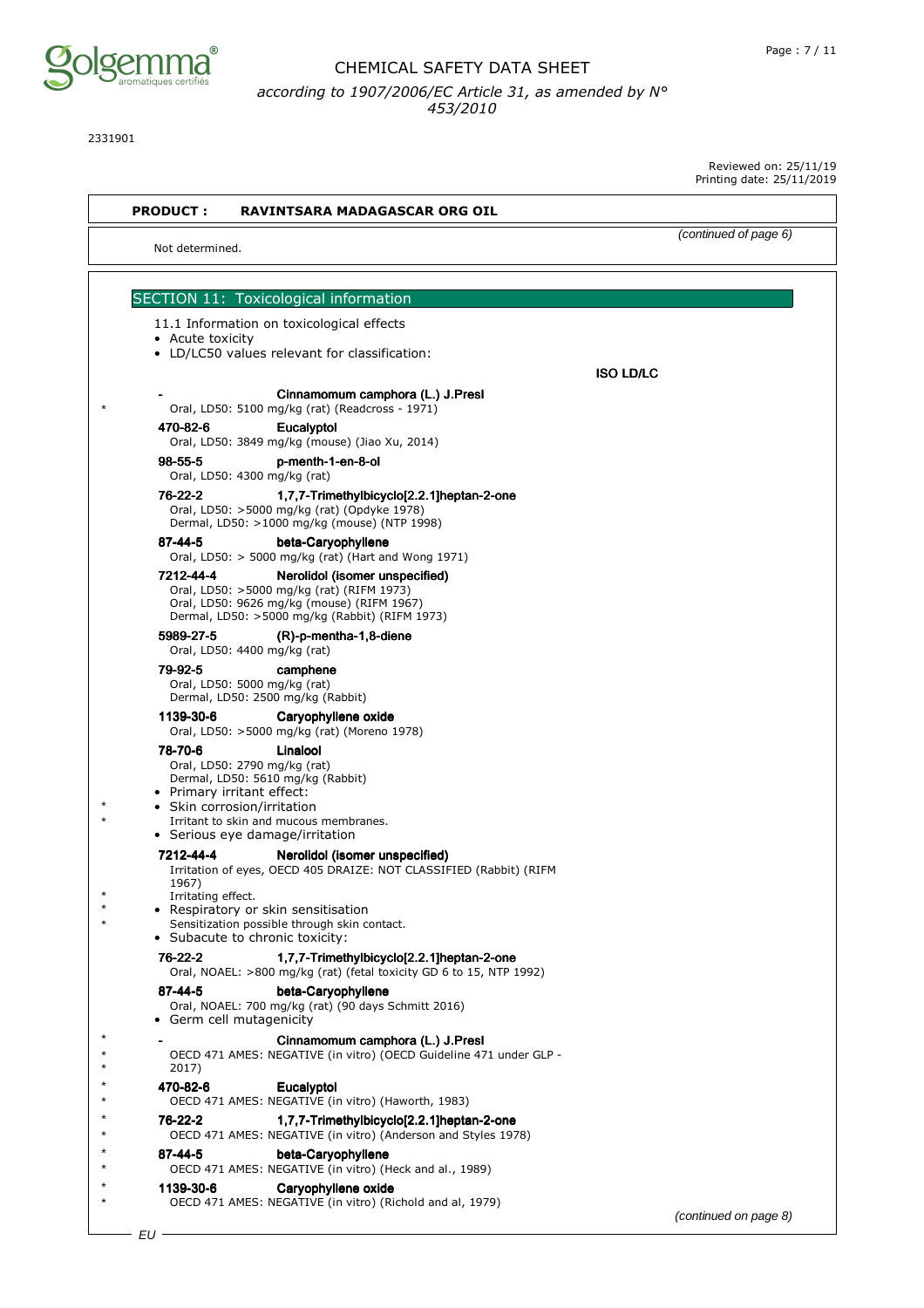

2331901

Reviewed on: 25/11/19 printing date: 25<br>2019

|                                                                                                                                                                                                                                                                                                                                                                                                                     | Printing date: 25/11/2 |
|---------------------------------------------------------------------------------------------------------------------------------------------------------------------------------------------------------------------------------------------------------------------------------------------------------------------------------------------------------------------------------------------------------------------|------------------------|
| <b>PRODUCT:</b><br><b>RAVINTSARA MADAGASCAR ORG OIL</b>                                                                                                                                                                                                                                                                                                                                                             |                        |
| 78-70-6<br>Linalool<br>OECD 471 AMES: NEGATIVE (in vitro) (Letizia and al., 2007)<br>• Carcinogenicity                                                                                                                                                                                                                                                                                                              | (continued of page 7)  |
| 76-22-2<br>1,7,7-Trimethylbicyclo[2.2.1]heptan-2-one<br>Micronoyau: NEGATIVE (mouse) (NTP 1999)<br>78-70-6<br>Linalool<br>Micronoyau: NEGATIVE (mouse) (in vivo, Letizia and al., 2007)<br>Micronoyau: NEGATIVE (in vitro) (DiSotto and al., 2011)<br>• Reproductive toxicity<br>Not determined.<br>• STOT-single exposure<br>Not determined.<br>• STOT-repeated exposure<br>Not determined.<br>• Aspiration hazard |                        |
| Not determined.                                                                                                                                                                                                                                                                                                                                                                                                     |                        |
| SECTION 12: Ecological information                                                                                                                                                                                                                                                                                                                                                                                  |                        |
| 12.1 Toxicity<br>• Aquatic toxicity:                                                                                                                                                                                                                                                                                                                                                                                |                        |
| Cinnamomum camphora (L.) J.Presl<br>CE50/48h: 1,06 mg/l (daphnia) (QSAR model - 2017)<br>ErC50(0-72h): 2,01 mg/l (algae) (QSAR model - 2017)                                                                                                                                                                                                                                                                        |                        |
| 76-22-2<br>1,7,7-Trimethylbicyclo[2.2.1]heptan-2-one<br>CE50/48h: 26,82 mg/l (daphnia)<br>ErC50(0-72h): 23,8 mg/l (algae)                                                                                                                                                                                                                                                                                           |                        |
| 123-35-3<br><b>Myrcene</b><br>LD50: 0,51 mg/l (fish) (OECD 203)<br>CE50/48h: 0,65 mg/l (daphnia)                                                                                                                                                                                                                                                                                                                    |                        |
| $99 - 87 - 6$<br>p-cymene<br>LD50: 1,63 mg/l (fish) (OECD 203)                                                                                                                                                                                                                                                                                                                                                      |                        |
| 5989-27-5<br>$(R)-p$ -mentha-1,8-diene<br>LD50: 0,71 mg/l (fish) (OECD 203)                                                                                                                                                                                                                                                                                                                                         |                        |
| 78-70-6<br>Linalool<br>LD50: 27,8 mg/l (fish) ((OECD 203) RIFM 1991)<br>ErC50(0-72h): 156,7 mg/l (algae)<br>ErC50(0-48h): 59 mg/l (daphnia) ((OECD 202)                                                                                                                                                                                                                                                             |                        |
| 12.2 Persistence and degradability<br>No further relevant information available.<br>• Behaviour in environmental systems:<br>Not determined.                                                                                                                                                                                                                                                                        |                        |
| 12.3 Bioaccumulative potential<br>No further relevant information available.                                                                                                                                                                                                                                                                                                                                        |                        |
| 12.4 Mobility in soil<br>No further relevant information available.<br>• Ecotoxical effects:<br>Not determined.<br>• Additional ecological information:<br>• General notes:<br>Toxic for aquatic organisms<br>The material is harmful to the environment.                                                                                                                                                           |                        |
| 12.5 Results of PBT and vPvB assessment<br>$\bullet$ PBT:<br>Not applicable.<br>$\bullet$ vPvB:<br>Not applicable.                                                                                                                                                                                                                                                                                                  |                        |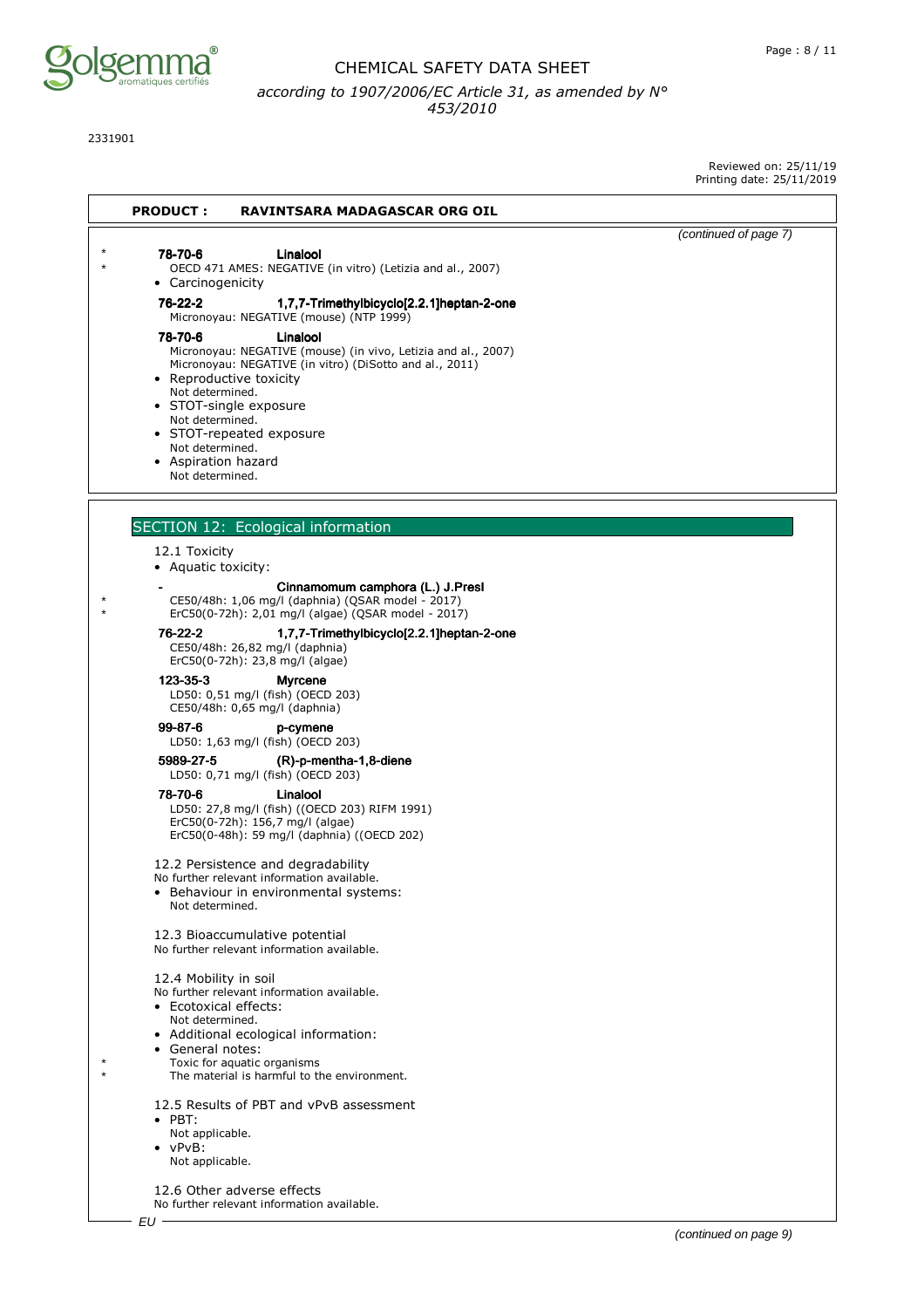

2331901

Reviewed on: 25/11/19



(continued on page 10)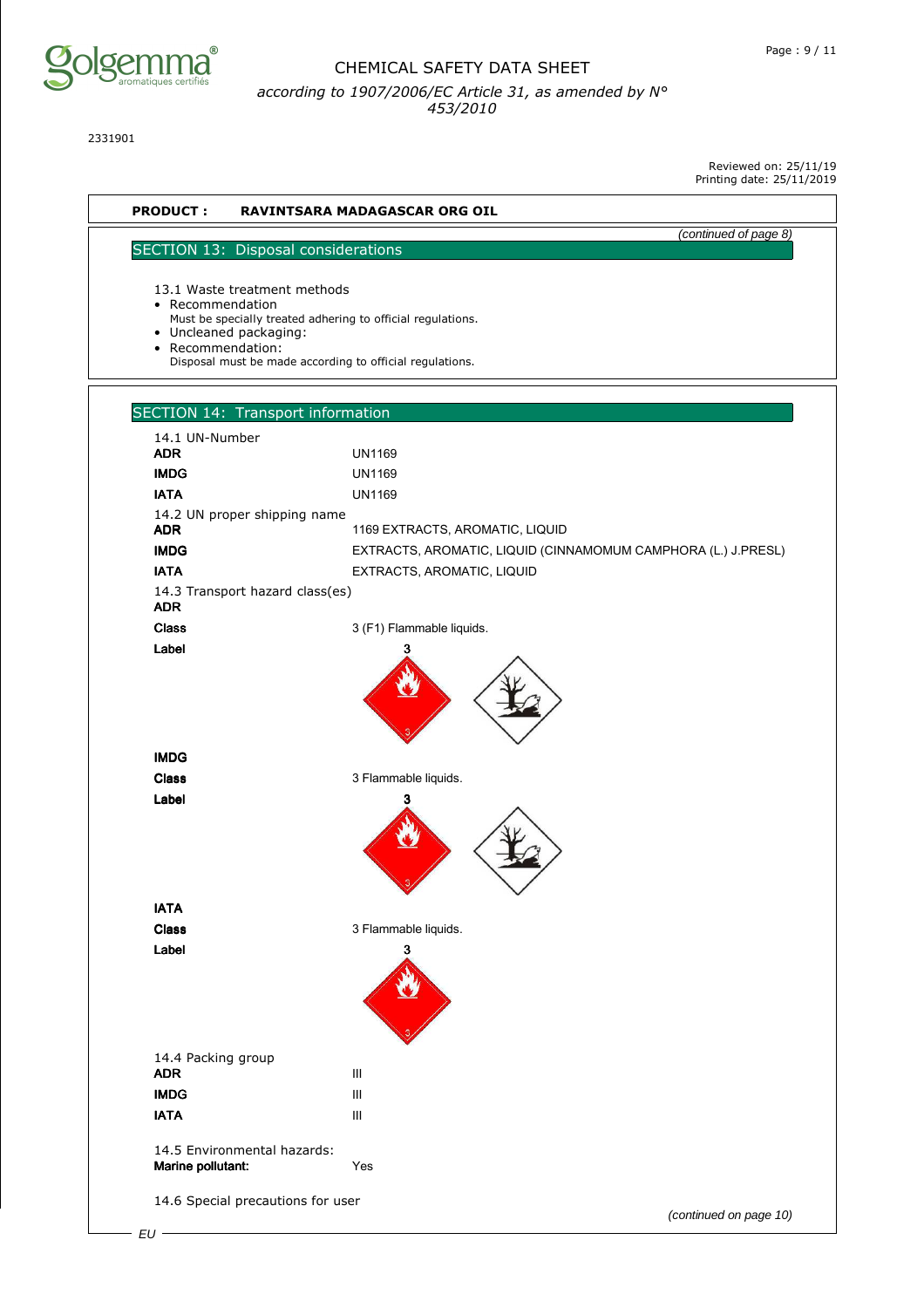

2331901

Reviewed on: 25/11/19 Printing date: 25/11/2019

|                                                      |                                                                              | (continued of page 9) |
|------------------------------------------------------|------------------------------------------------------------------------------|-----------------------|
| Warning: Flammable liquids.                          |                                                                              |                       |
| Danger code (Kemler):                                | 30                                                                           |                       |
| <b>EMS Number:</b>                                   | $F-E$ , $S-D$                                                                |                       |
| Not applicable.                                      | 14.7 Transport in bulk according to Annex II of MARPOL73/78 and the IBC Code |                       |
| Transport/Additional information:<br>Not applicable. |                                                                              |                       |
| <b>Excepted quantities (EQ):</b>                     | E1                                                                           |                       |
| Limited quantities (LQ)                              | 5L                                                                           |                       |
| <b>Transport category</b>                            | 3                                                                            |                       |
| <b>Tunnel restriction code</b>                       | D/F                                                                          |                       |
| <b>IMDG</b>                                          |                                                                              |                       |
| Limited quantities (LQ)                              | 5L                                                                           |                       |
| Excepted quantities (EQ)                             | E1                                                                           |                       |
| • UN "Model Regulation":                             | UN 1169 EXTRACTS, AROMATIC, LIQUID, 3, III, ENVIRONMENTALLY HAZARDOUS        |                       |

#### SECTION 15: Regulatory information

15.1 Safety, health and environmental regulations/legislation specific for the substance or mixture

- National regulations:
- Waterhazard class: Generally not hazardous for water.

15.2 Chemical safety assessment:

A Chemical Safety Assessment has not been carried out.

#### SECTION 16: Other information

The information in this safety data sheet is based on the state of our knowledge at the date indicated. The information in this sheet must be regarded as a description of the safety requirements for the product, they are not to be considered a warranty or quality specification and have no contractual value on properties and application areas thereof. The information contained in this safety data sheet relate to the specific material designated and may not be valid with respect to the product associated with another product or process, unless it is specified in the text of this document.

The required information complies with EU regulations in force. It does not exempt the user from knowing and applying all the national regulations in force.

- Relevant phrases
	- H226 Flammable liquid and vapour.
	- H228 Flammable solid.<br>H302 Harmful if swallo
	- H302 Harmful if swallowed.<br>H304 May be fatal if swallow
- May be fatal if swallowed and enters airways.
- H315 Causes skin irritation.<br>H317 May cause an allergic
- H317 May cause an allergic skin reaction.<br>H318 Causes serious eye damage.
- H318 Causes serious eye damage.<br>H319 Causes serious eye irritation
- H319 Causes serious eye irritation.<br>H332 Harmful if inhaled.
- Harmful if inhaled.<br>H371 May cause damage
- H371 May cause damage to organs.<br>H400 Very toxic to aquatic life.
- H400 Very toxic to aquatic life.<br>H410 Very toxic to aquatic life
- H410 Very toxic to aquatic life with long lasting effects.<br>H411 Toxic to aquatic life with long lasting effects.
- Toxic to aquatic life with long lasting effects.
- H412 Harmful to aquatic life with long lasting effects.

• Training hints

Minimum training in occupational risk prevention is recommended for personnel who will handle this product, in the purpose of facilitating the understanding and interpretation of this form of safety data in the same way as the labeling of the product.